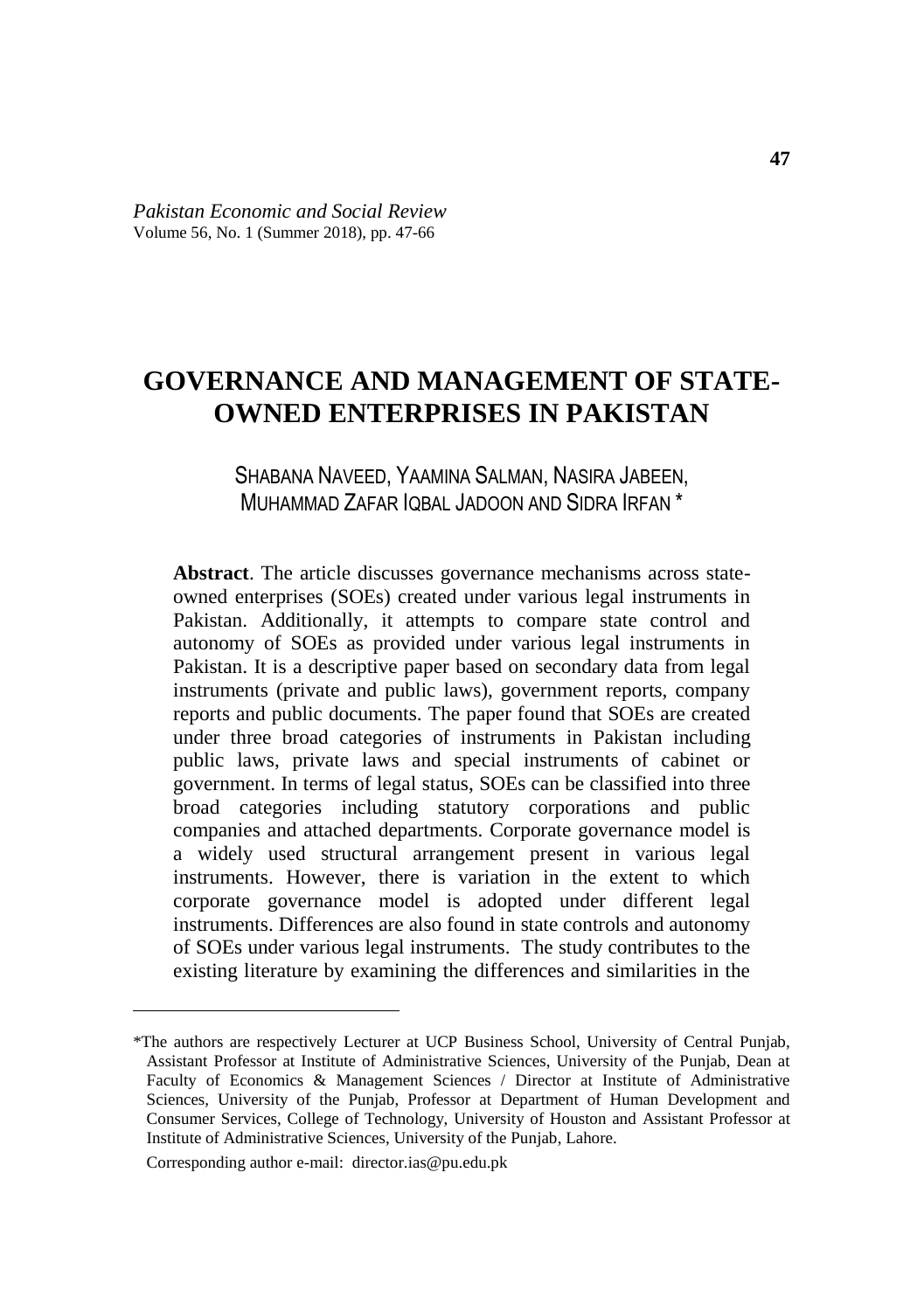corporate governance mechanisms across SOEs created under different legal instruments. It also lays out agenda for further research in the area by highlighting the gap between SOE governance mechanisms at formal level (supported by legislation) and SOE governance mechanisms in practice (implementation level practices).

**Keywords**: SOEs, Corporate governance, Public sector reforms, Pakistan, Autonomy

### **I. INTRODUCTION**

The past thirty years have seen an increasing trend towards globalization, liberalization and an enhanced role of private sector. At the same time, it posed challenges for the public sector which included a large number of state-owned enterprises (SOEs). Consequently, there was massive downsizing and privatization of SOEs. However, despite tremendous worldwide efforts towards privatization, public enterprise sector remained a significant contributor in economies of both developed and developing countries (Jadoon, 1994; Khan, 2008; Trivedi, 2008). In Pakistan, SOEs have significant economic presence due to unsuccessful privatization efforts involving procedural complications in addition to many hindering political and social factors (Bokhari, 1998). Moreover, some enterprises could simply not be privatized due to their strategic position in the economy of the country (Khan,2008). Currently, the sheer number of SOEs is quite large in Pakistan not only at national but also at provincial level, therefore, efficient governance and management of SOEs is an important policy concern for the country. On the other hand, in comparison to core public administration activities, arm's length corporate forms have received less attention by researchers globally and especially in Pakistan.

The governments of Pakistan established, privatized or restructured SOEs in different eras in response to the international best practices to ensure effective public service delivery mechanisms dictated by international agencies and forced by economic situation of the country. Under various reform models, the legal forms, number, task and governance mechanisms of SOEs took different shapes resulting in increased fragmentation among SOEs which is less documented. Therefore, studies need to be conducted capturing variations among corporate arrangements in public sector and their outcomes. Hence, it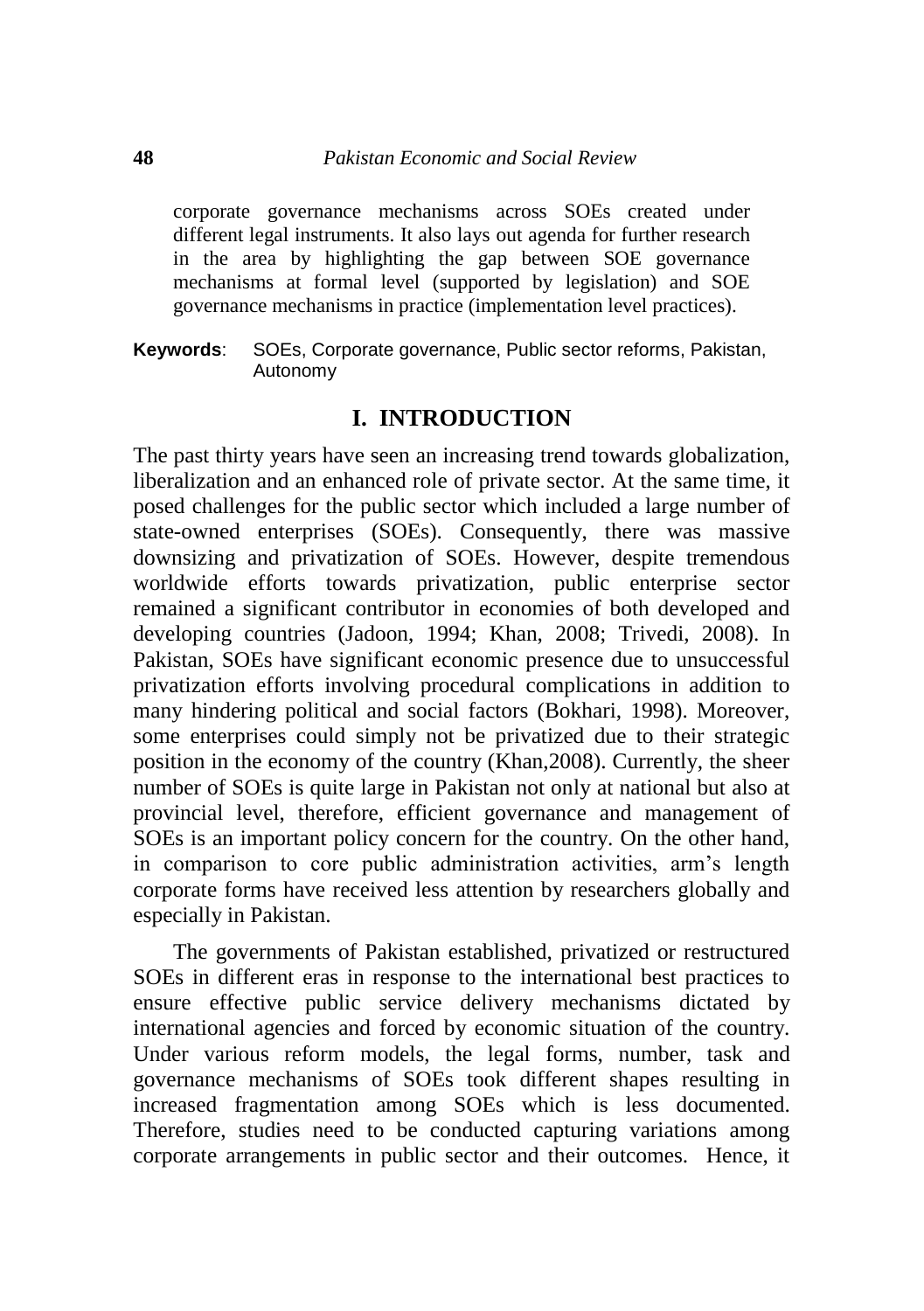would be significant to classify SOEs in Pakistan in terms of various organizational characteristics including legal-structural forms, corporate governance models, ages and tasks.

Another important consideration, in SOE reforms, is balancing state control and SOE autonomy. Autonomy, to an extent, is explicitly or implicitly recognized when creating SOE as an independent legal body. Placing enterprise decisions outside the sphere of politics and ministerial bureaucracy presumably promotes efficiency of both government and enterprises. Some government direction and control, on the other hand is inevitable, as the government is ultimately responsible for performance of SOEs (Aharoni 1986). Literature, on the subject, indicates that the state-SOE relationship is multifaceted, with considerable variations across the nature of SOEs and their countries of origin (Aharoni 1986). It would be interesting, therefore, to explore the variability of state control and SOE autonomy across SOEs created under different laws in Pakistan. Moreover, it would be significant to provide theoretical explanation of SOE reforms in the context of Pakistan. This paper thus addresses the following research objectives:

- To identify legal-structural forms of SOEs in Pakistan.
- To identify corporate governance mechanisms across SOEs created under various legal instruments in Pakistan.
- To investigate the extent to which corporate governance model is present in various legal instruments in Pakistan.
- To explore the pattern of autonomy and control across SOEs created under various legal instruments.

The paper is divided in four sections. *Section I* reviews literature on theories on governance of SOEs. *Section II* elaborates the methods used for collecting and analyzing secondary data sources. Key findings with respect to legal-structural classifications of SOEs in Pakistan, provisions of corporate governance under various legal instruments and comparison of control and autonomy across SOEs created under different legal instruments are reported in *Section III*. Discussion on the findings is presented in *Section IV* by providing a theoretical explanation of corporate governance mechanisms of SOEs in Pakistan.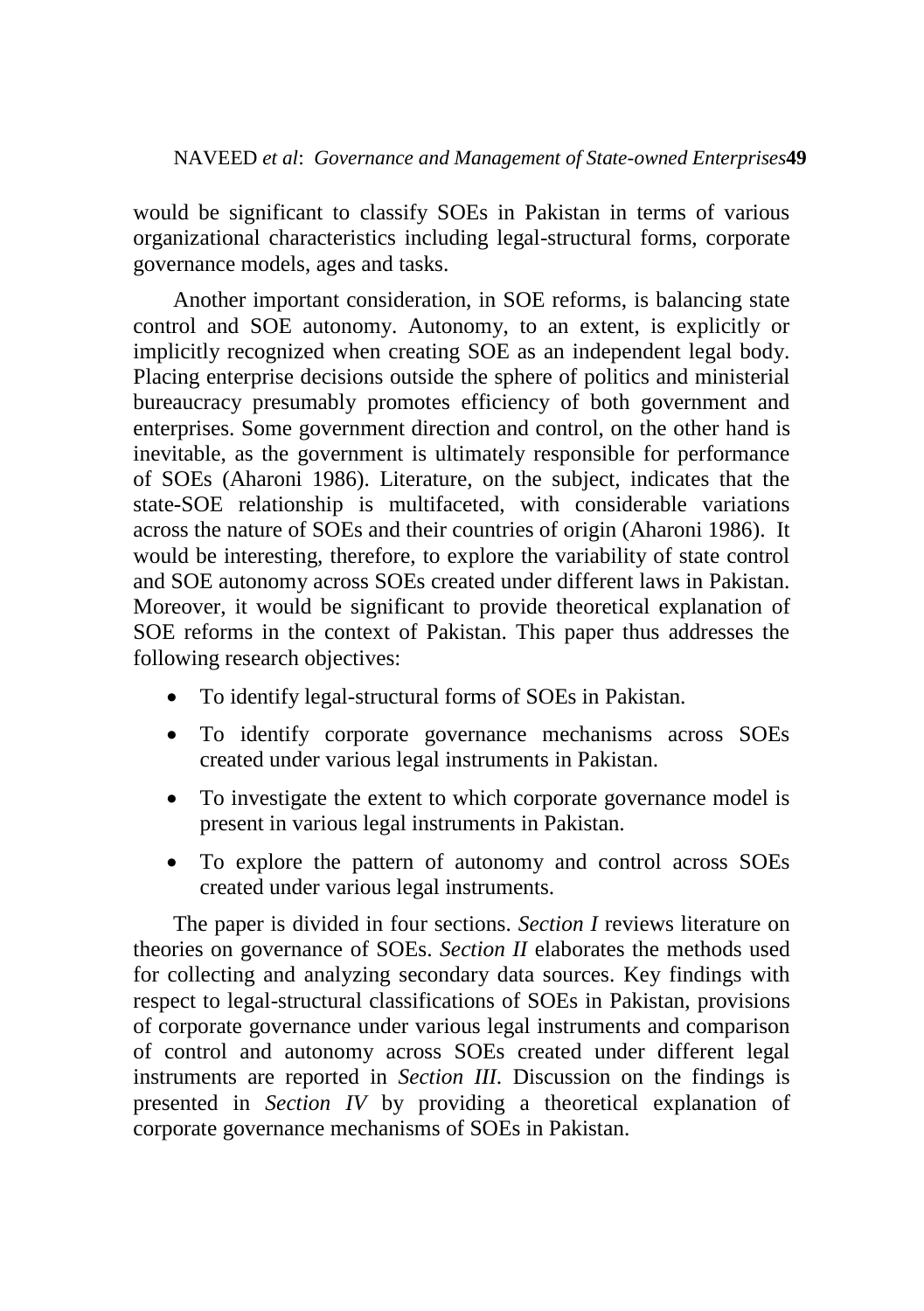#### **II. LITERATURE REVIEW**

State-owned enterprise, also called a public enterprise (PE) or a parastatal organization, is defined as an organization established by the government under public or private law having a legal personality with an autonomous or semi-autonomous status. SOE produces/provides goods and services on a full or partial self-financing basis. State has significant control of such entities through full, majority or significant minority shares (Kauzya, 2008). SOEs are distinct from other government ministries and agencies in a way that they do not use general revenues (Rondinelli, 2007) rather they generate all or most of their revenues from sale of goods and services (World Bank, 1995). Thus, SOEs are directly involved in commercial process (Turner and Hulme, 1997). Although SOEs operate with diverse roles in society but there is consensus on the point that SOEs contribute in the government agenda of achieving socioeconomic growth (Khan, 2008).

SOE sector has gone through various iterations of public sector reforms under diverse agendas. A central question addressed in these reform agendas is the role and size of government in economy and society. In this regard, state versus market debate has been the central piece of argument among reformers which has resulted in either an *enhancement* or *reduction* in the size and tasks of SOEs under diverse reform agendas. However, the significant contribution of SOEs in the economies, of both developed and developing countries, remains unchanged. Therefore, improving the performance of SOEs, through good governance mechanisms, emerged as a crucial theme. Moreover, structure and management of SOEs is an important policy concern whereby *balancing state control* and *organizational autonomy* remains a big challenge for reformers. One of the most popular reform intervention for developing country governments is the adoption of corporate governance model in state-led enterprises for better outcomes in-terms of SOE *performance, quality, accountability* and *controls*.

Corporate governance broadly refers to the processes, mechanisms and structures for decision making, accountability, controls and interaction among key actors at the top levels of the organization (Monks and Minow, 1995). Daily, Dalton, & Cannella (2003) define corporate governance as the process of determining the deployment of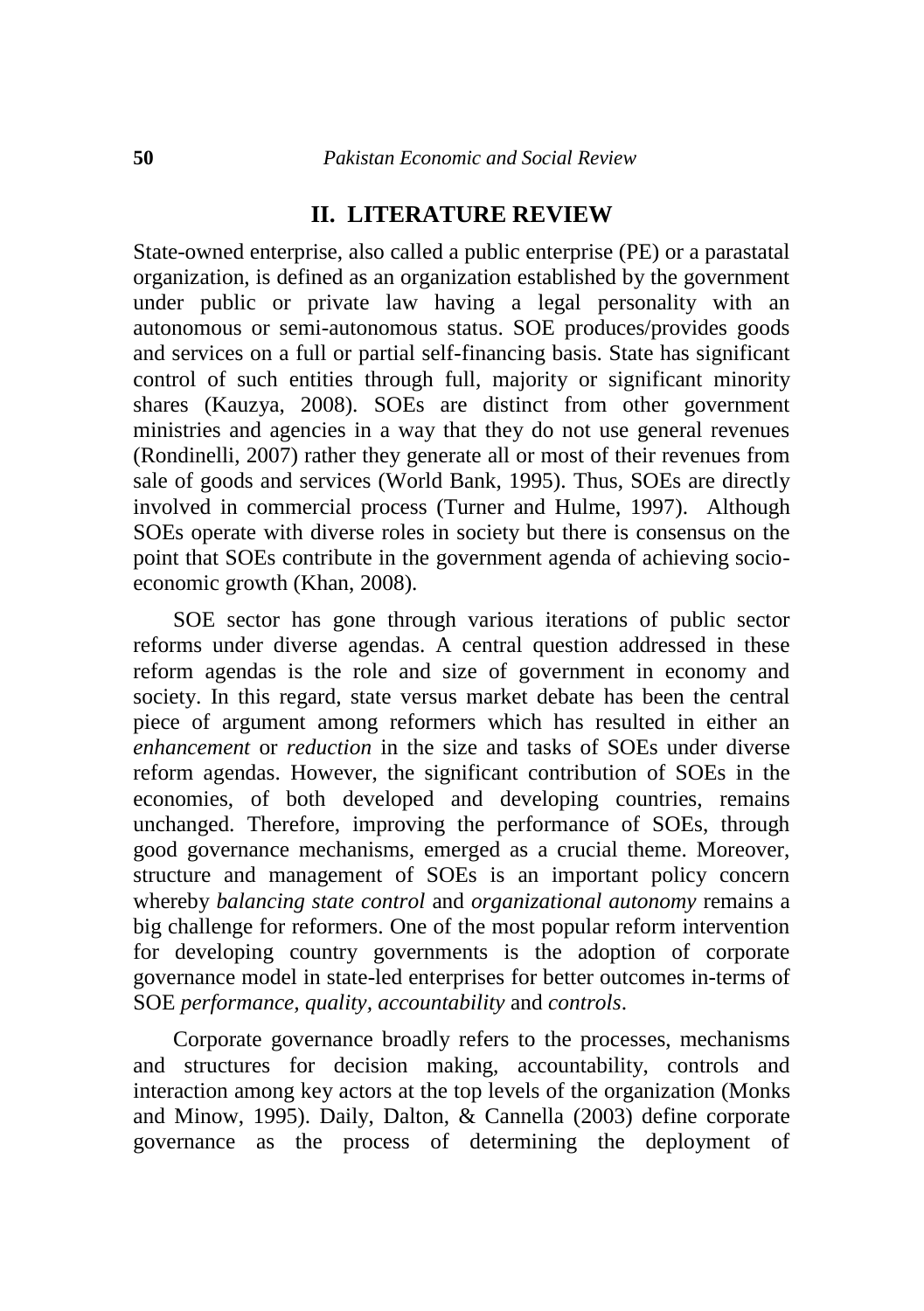organizational resources and resolving conflicts among various participants in the organization. The primary concern is to resolve issues arising from interaction and relationship of three key actors including the Board of Directors, senior management and owners. However, many other actors are also involved which include creditors, employees/labor, advisors, suppliers, members of the community and even government and regulatory authorities. Carino (2008) has identified key elements of the corporate governance model which include *registration and state recognition, separation of policy from administration, collective leadership through a board, voluntary service in the board, implementation primarily by paid staff* and *formal accountability.*

# **III. METHODS**

This is a descriptive paper based on secondary data obtained from legal instruments, public policy documents and companies' reports. All SOEs are included in the population of the study for examining corporate governance mechanisms, state controls and autonomy of SOEs. The corporate governance models and control and autonomy of SOEs are examined at formal level through relevant provisions provided in the public/private laws examining contents of various legal instruments. For this purpose, 5 legal instruments are taken as a sample which include (i) Companies Act, 1913; (ii) Companies Ordinance, 1984;(iii) Act, 1956 (iv) PBC Act 1973 and (v) PNSC's Ordinance, 1979.

# **IV. FINDINGS**

# **CLASSIFICATION OF SOES ACCORDING TO TASKS**

According to the legal and functional classification of federal organizations by National Commission for Government Reforms (NCGR, 2008), there are total 99 state-owned enterprises in Pakistan. These SOEs are engaged in various tasks which are broadly categorized in Table-1. There are total of 21 financial institutions, 25 business and industrial SOEs and 53 service-providing SOEs.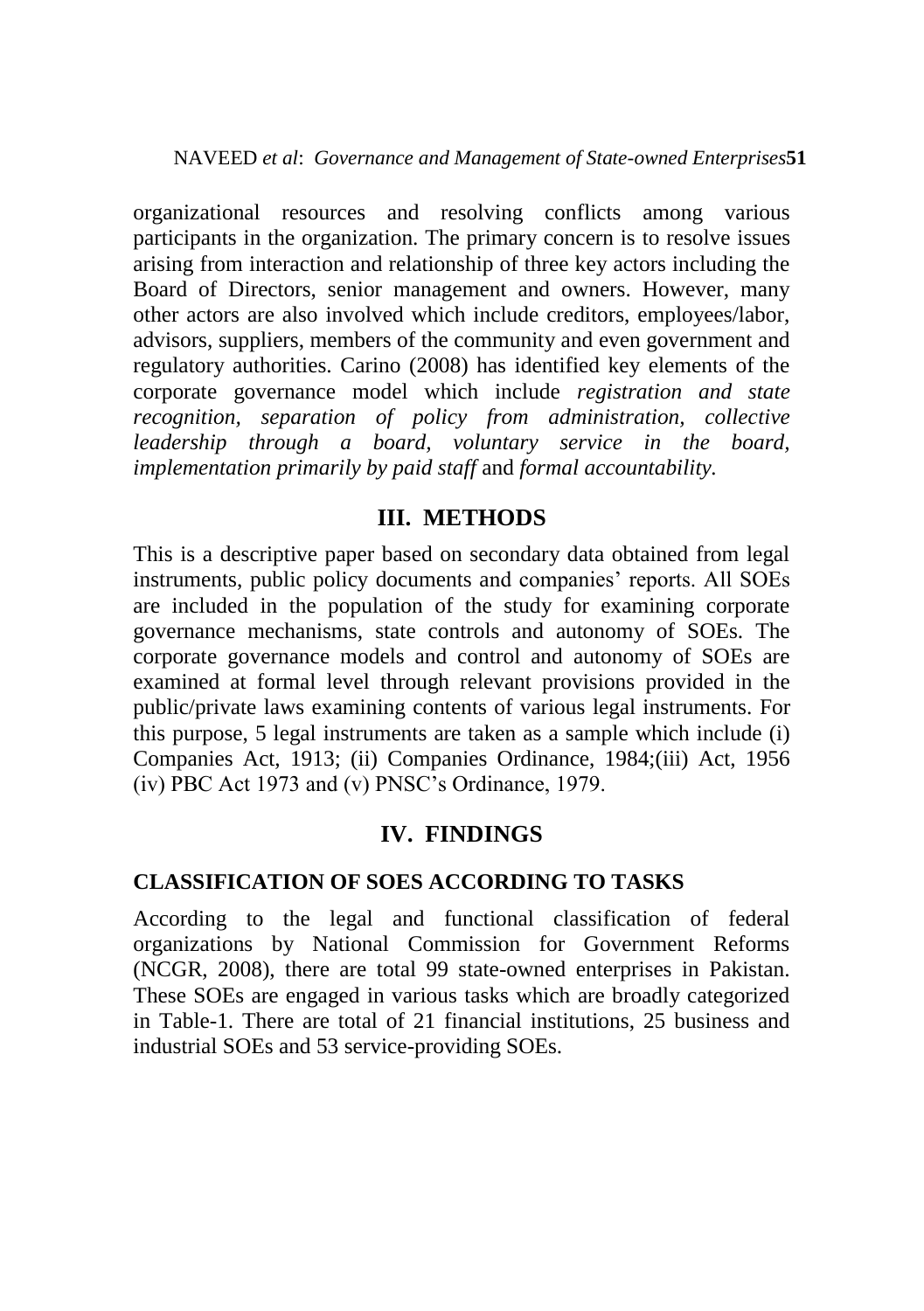#### TABLE 1

#### Classification of SOEs According to Tasks

| Nature of SOE                       | No of SOEs |
|-------------------------------------|------------|
| Service providing SOEs              | 53         |
| <b>Business and Industrial SOEs</b> | 25         |
| <b>Financial Institutions</b>       | 21         |
| Total                               | QC         |

#### **LEGAL- STRUCTURAL CLASSIFICATION**

Legal status refers to whether the organization is setup under a private law (company law/ordinance), a public law or through another special instrument. Table 2 and Table 3 enumerate the SOEs created under the above mentioned legal instruments.

#### TABLE 2

#### Legal Classification of SOEs in Pakistan

| SOEs under various legal instruments   | Total number of SOEs |
|----------------------------------------|----------------------|
| SOEs created under public laws         |                      |
| SOEs created under private laws        | 84                   |
| SOEs created under special instruments |                      |
| Total                                  | uu                   |

Table 2 summarizes total number of SOEs under three major categories: SOEs created under public law, private law and special instrument. There is a total of 10 SOEs which are created under public laws including Pakistan International Airlines, Pakistan Broadcasting Corporation, Pakistan National Shipping Corporation, Pakistan Post Office Department, Pakistan Insurance Corporation, Heavy Industries Taxila, Equity Participation Fund, State Life Insurance Corporation, National Insurance Corporation and Pakistan Aeronautical Complex Board. All the SOEs created under public law fall under the category of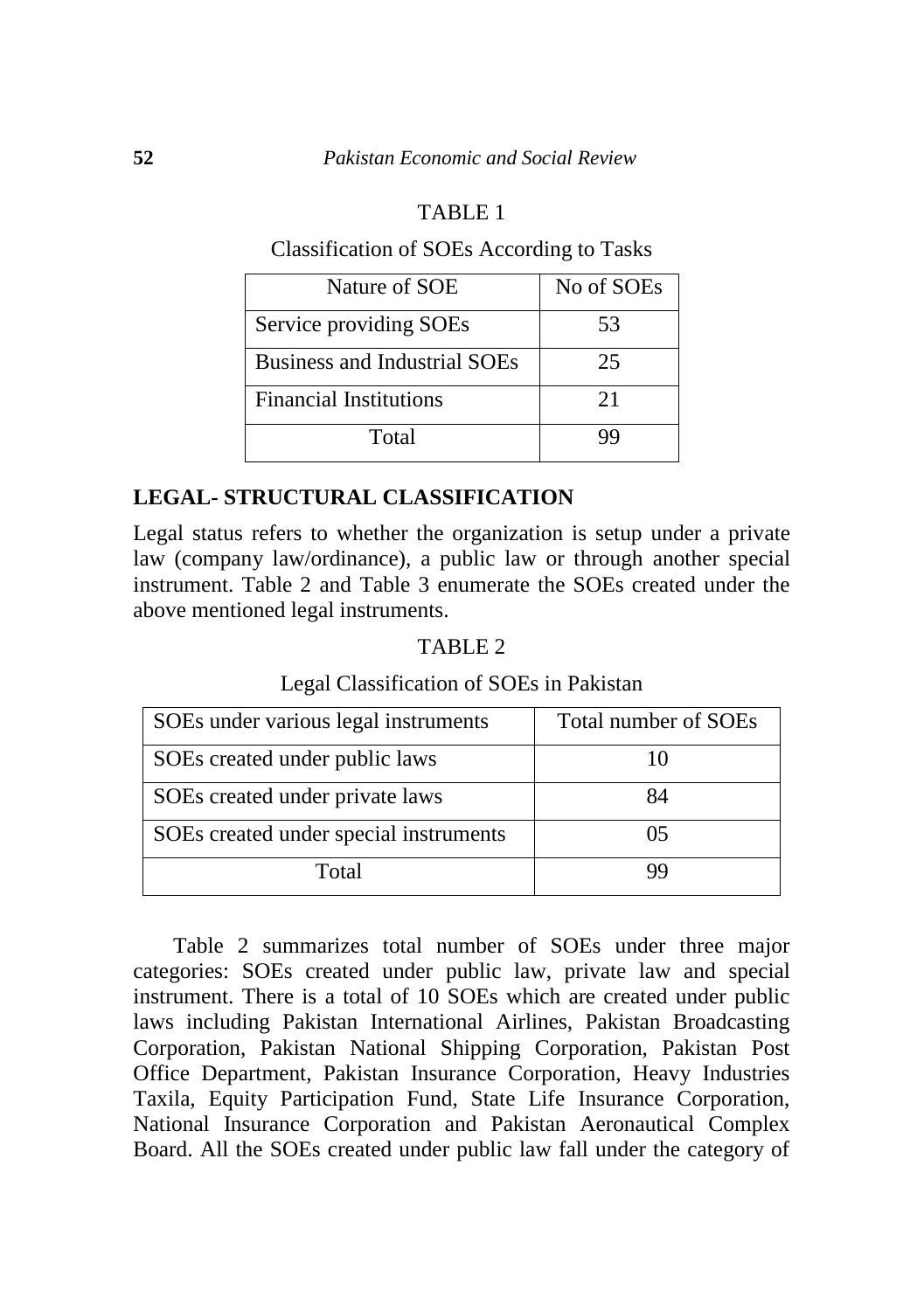statutory corporations except one i.e. Pakistan Post Office Department which is an attached department.

SOEs created under Company Act/Ordinance have the status of Public Companies. The third category refers to SOEs created under an act of Cabinet or through an executive order or some other legal instrument. A total of 5 SOEs belong to this category including Afghan Trade Development Cell, Pakistan Housing Authority and Northern Areas Transport Corporation.

Table 3 lists down various private and public laws/legal instruments under which SOEs are created in Pakistan.

#### TABLE 3

#### SOEs Under Various Legal Instruments

|                                                     | Total number<br>of SOEs |
|-----------------------------------------------------|-------------------------|
| SOEs Created under private law                      |                         |
| Companies Ordinance, 1984                           | 72                      |
| Companies Act, 1913                                 | 12                      |
| SOEs created under public law                       |                         |
| Act, 1956                                           | 1                       |
| PBC Act, 1973                                       | 1                       |
| Pakistan Insurance Corporation Act, 1952            | 1                       |
| HIT Board Act, 1997                                 | 1                       |
| Pakistan Aeronautical Complex Board Ordinance, 2000 |                         |
| EPF Ordinance, 1970                                 |                         |
| PNSC's Ordinance, 1979                              |                         |
| Life Insurance Nationalized Ordinance, 1972         |                         |
| NICL Act, 1976 (NIC Reorg. Ord.-2000)               | 1                       |
| Ordinance, 2002                                     | 1                       |
| SOEs created under Cabinet resolution               | 1                       |
| SOEs created under other instruments                | 4                       |
| Total                                               | 99                      |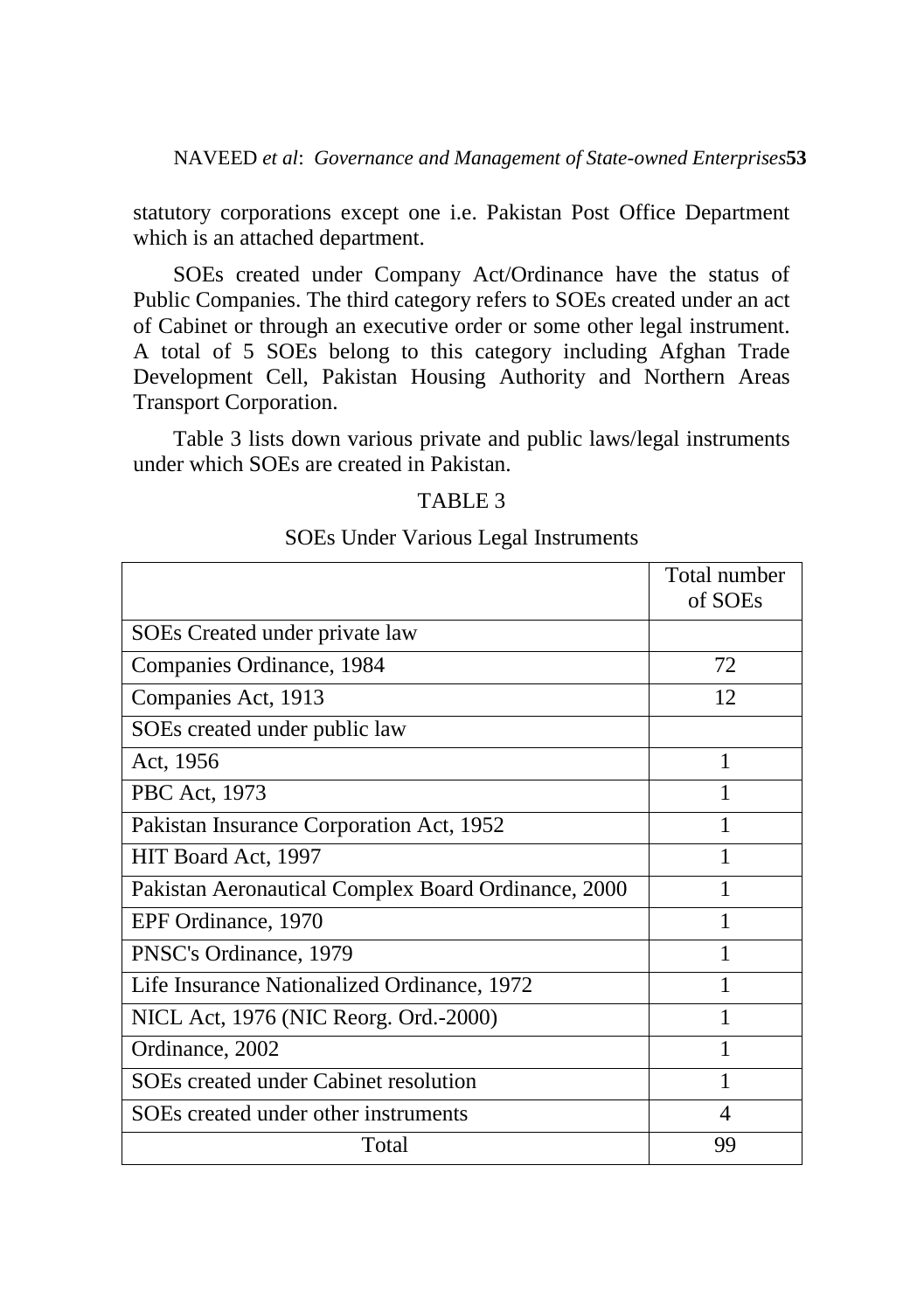The majority of SOEs are created under private law having the status of public sector companies (84.8%). A total of 10 SOEs are created under public law: Pakistan National Shipping Corporation (PNSC) is created under PNSC's Ordinance, 1979; Pakistan Post Office Department is created under Ordinance, 2002; Pakistan International Airlines (PIA) is established under Act, 1956; Pakistan Broadcasting Corporation (PBC) is created under PBC Act, 1973; Heavy Industries Taxila (HIT) is created under HIT Board Act, 1997; Equity Participation Fund (EPF) is created under EPF Ordinance, 1970; National Insurance Corporation Ltd. (NICL) is created under NICL Act, 1976; Pakistan Housing Authority (PHA) is established under Cabinet Division's Resolution and Northern Areas Transport Corporation (NATCO) is established under an executive order of government.

#### **CORPORATE GOVERNANCE OF SOES**

The analysis of corporate governance of SOEs is based on data obtained from formal official documents. Key indicators for examination of governance mechanisms include *presence of governing body*, *appointing authorities of Chairperson of the Board and Managing Director*, *composition of the Board of Directors*, *appointment of Auditor* and *separation of Chairperson and managing director positions*. Table 4 summarizes sections and clauses pertaining to governance mechanism in different legal instruments.

#### **BOARD OF DIRECTORS**

The presence and composition of governing board is the most important element in examining model of corporate governance in SOEs. For this purpose, indicators include presence of board, number of directors required, appointment of directors, composition of board members. From Table 4 it is evident that a separate board is present under all legal instruments. According to section 84A of Companies Act, 1913, it is obligatory for every company to have at least 3 directors. This limit is increased up to at least 7 directors in Companies Ordinance, 1984 (Section, 174). The directors are to be elected in Annual General Meeting while the government representation in the board depends on government's shareholding in the SOE.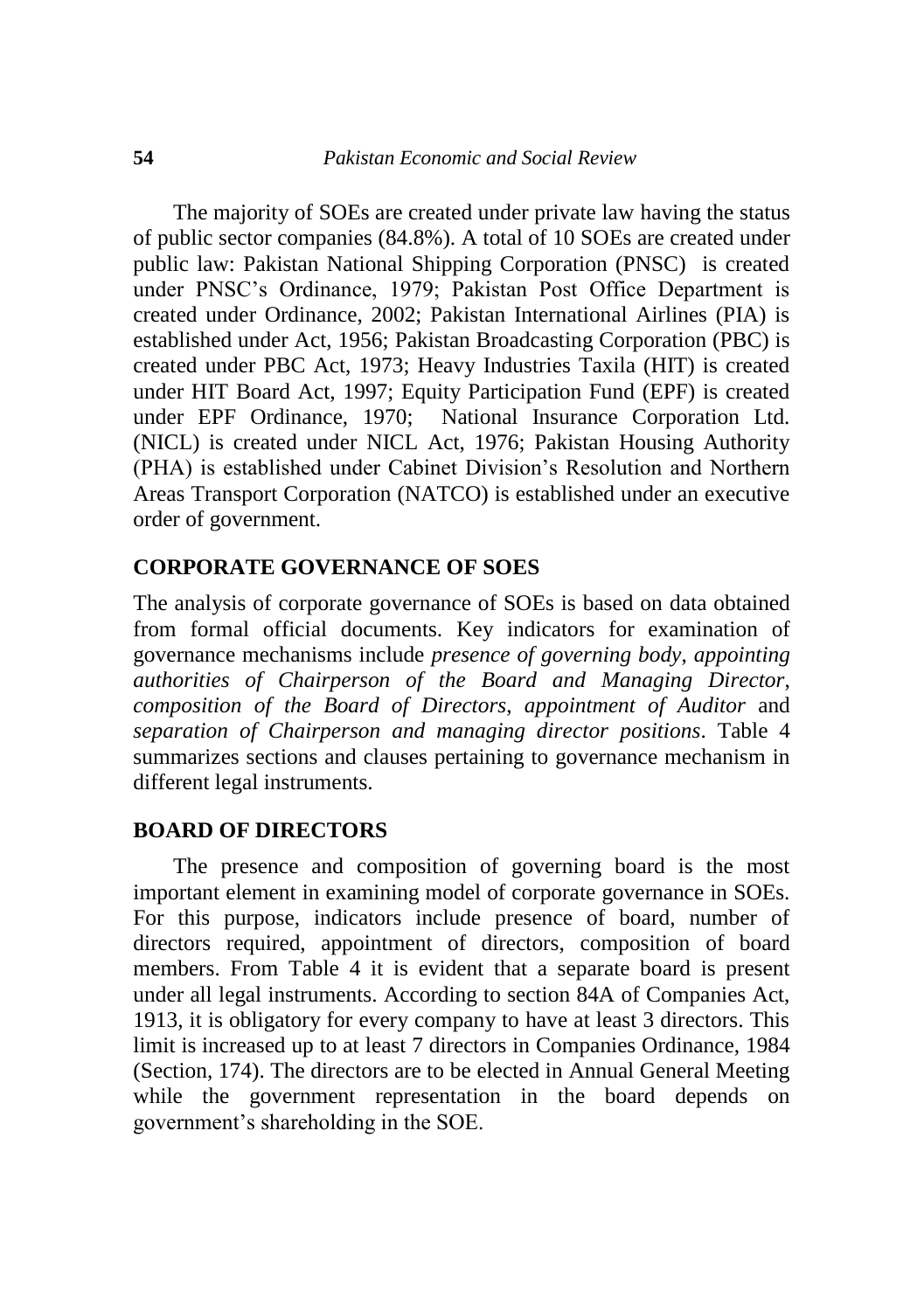| authority for<br>Appointing     | Auditors      | <b>AGM</b>              | Federal Government  | sec:144                   | <b>AGM</b>              | (section: 252)      |                    |         | Federal Government       | $(Sec.16-1)$        |                        |                               | No specific          | provision            |            |             | <b>AGM</b>               | Sec 30)             |                           |                |
|---------------------------------|---------------|-------------------------|---------------------|---------------------------|-------------------------|---------------------|--------------------|---------|--------------------------|---------------------|------------------------|-------------------------------|----------------------|----------------------|------------|-------------|--------------------------|---------------------|---------------------------|----------------|
| Separation of<br>chairman and   | <b>CEO/MD</b> | No specific provision   |                     |                           | Yes                     | (sec: $187 & 201$ ) |                    |         | Yes                      | $(\sec 8-1)$        |                        |                               | Yes                  | $($ Sec $2-b)$       |            |             | No specific provision    |                     |                           |                |
| Appointment of<br><b>CEO/MD</b> |               | MD appointed by         | directors           | (schedule 1, sec. 72)     | CEO appointed by        | directors           | (section:198, 199) |         | MD appointed by          | Federal Government  | $($ sec: $6-1$ c $)$   |                               | Director General     | appointed by Federal | Government | $(Sec 2-b)$ | No specific provision    |                     |                           |                |
| of Chairman of<br>Appointment   | Board         | Elected by              | Directors           | (Schedule IV, Sec.<br>57) | Elected by              | Directors           | (Schedule I;       | Sec:27) | Appointed by             | Federal             | Government             | (Sec: 6-1a)                   | Appointed by         | Federal              | Government | $(Sec 2-a)$ | Appointed by             | Federal             | Government                | $(Sec 18-1)$   |
| Appointment<br>of Directors     |               | Elected by shareholders | in AGM <sup>1</sup> | (Section: 83b)            | Elected by shareholders | in AGM              | (Section: 178)     |         | 7 Directors appointed by | Federal Government; | 2 Directors elected by | shareholders (Sec:6-1a,b & c) | Appointed by Federal | Government           | (Sec 2)    |             | 5 Directors appointed by | Federal Government; | 2 elected by shareholders | $(Sec 14-a,b)$ |
| Directors<br>No. of             |               | Minimum 3               | directors           | (Sec: 83a)                | Minimum <sub>7</sub>    | Directors           | (Sec: 174)         |         | 9 Directors              | $(Sec: 6-1a)$       |                        |                               | 8 Directors          | (Sec 2)              |            |             | 7 Directors              | $(Sec 14-a,b)$      |                           |                |
|                                 |               | Companies               | Act, 1913           |                           | Companies               | Ordinance,          | 1984               |         | Act, 1956 <sup>2</sup>   |                     |                        |                               | PBC Act              | <sup>3</sup> 1973    |            |             | PNSC's                   | Ordinance,          | 19794                     |                |

Provisions for corporate governance in SOEs under various legal instruments

TABLE 4

<sup>1</sup> Annual General Meeting

<sup>2</sup> The SOE created under Act, 1956 is Pakistan International Airlines

<sup>3</sup> The SOE created under PBC Act 1973 is Pakistan Broadcasting Corporation

<sup>1</sup> The SOE created under PNSC's Ordinance 1973 is Pakistan Natio nal Shipping Corporation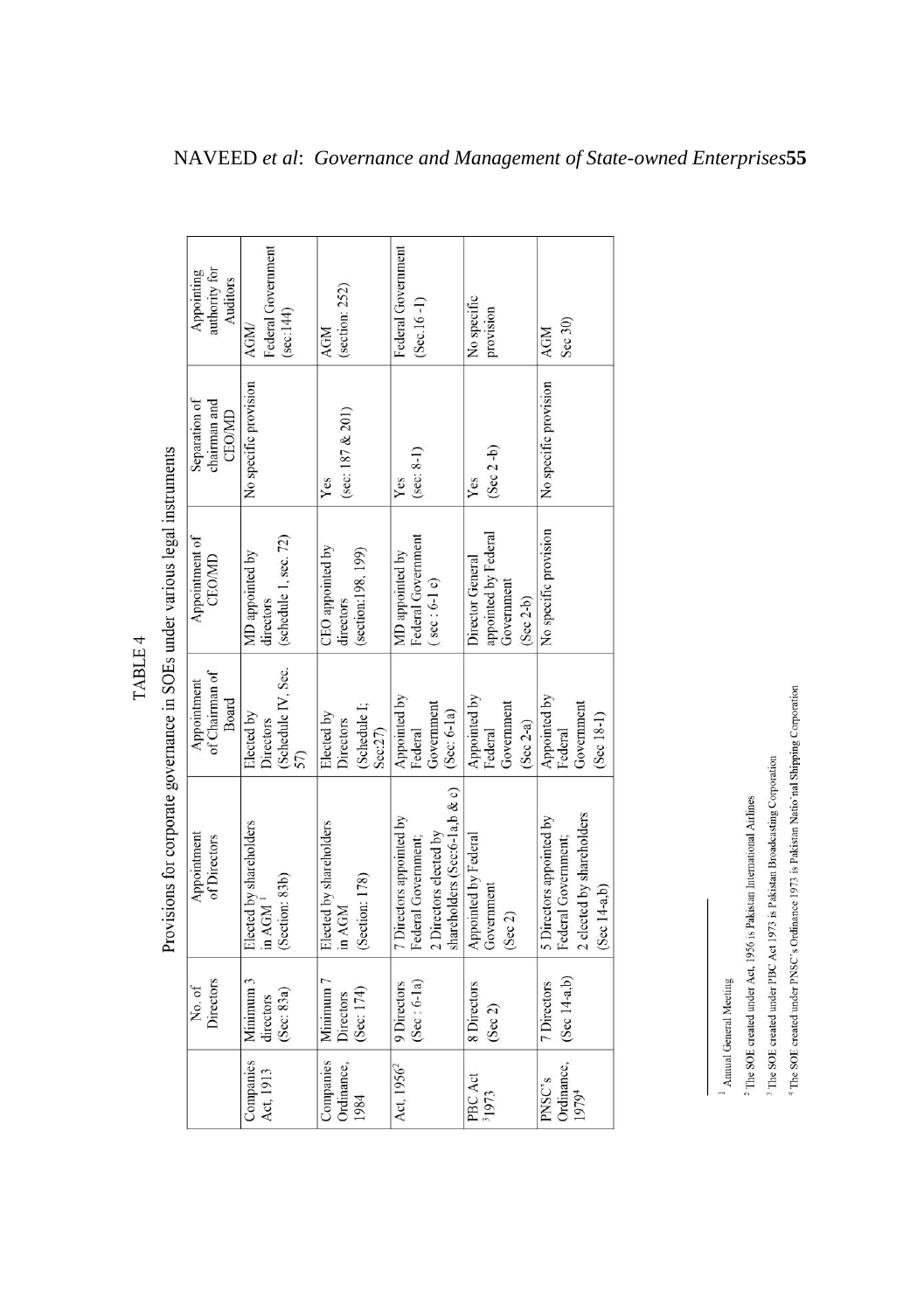According to Act 1956 (for Pakistan International Airlines), the number of directors is fixed (i.e. 9 directors). *Seven* directors, including the Chairperson, are appointed by government and *two* directors are elected by shareholders other than the government. Hence government representation in the governing board of Pakistan International Airlines is 78%. Almost similar provision is provided in PNSC's Ordinance, 1979 (for Pakistan National Shipping Corporation) where out of a total of seven directors, government is authorized to appoint five and the remaining two directors are elected by shareholders other than government. According to PBC Act, 1973 (for Pakistan Broadcasting Corporation) all directors including the Chairperson is appointed by the federal government. Similarities as well as differences can be drawn from the above discussion. The provisions are almost the same (except minimum number of directors) in case of Companies Act, 1913 and Companies Ordinance, 1984 (both are common laws). Similarly, the other three instruments that are dealing with the establishment of corporations also have clauses that bear more similarities than differences.

# **APPOINTMENT OF CHAIRMAN AND CEO/MD**

Chairman of the Board is elected by Directors in case of Companies Act, 1913 and Companies Ordinance, 1984, whereas in all the other three instruments, the Chairman is appointed by the federal government. The difference in the provisions of legal instruments can also be seen in the case of appointment of CEO/ Managing Director. Under private laws (i.e. Companies Act, 1913 and Companies Ordinance, 1984) MD/CEO is appointed by Directors whereas in public laws MD/CEO is appointed by the federal government. It has been highlighted before that organizations established under private law have the status of public sector companies, whereas organizations established through a special public act or ordinance are statutory corporations. The analysis of the provisions pertaining to Board composition, appointment of Chairman and appointment of Managing Director (MD)/Chief Executive Officer (CEO) indicate that governance mechanisms are different in case of public sector companies and statutory corporations. In corporations, legal instruments authorize the federal government to appoint Directors,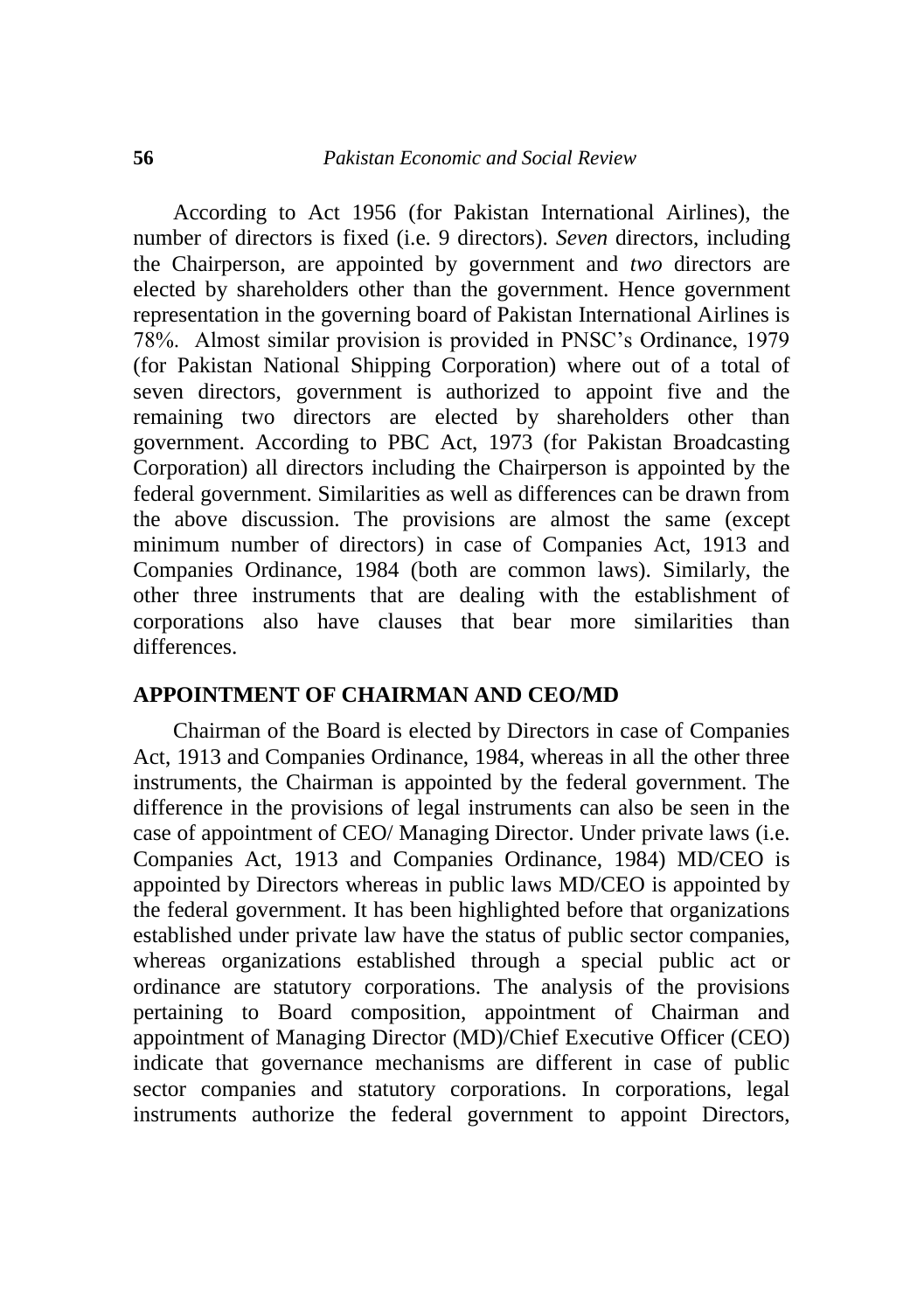Chairmen as well as Managing Directors. Hence, government has direct control in management and policy matters of such enterprises.

In case of public companies, only the minimum number of required directors is specified in law. The size and composition of the governing board of each SOE is specified in Articles of Association of that SOE. Government's control depends on government's shareholding in the company which also determines whether the Chairman is nominated by the government or not and the number of ministerial appointment of members of the Board of Directors. Government's shareholding varies between 25% to 80% which in turn determines the extent of influence the governments can exercise in the affairs of SOE. However, this influence is exercised indirectly through its representatives in the Board of SOE in question.

#### **SEPARATION OF POLICY FROM ADMINISTRATION**

In order to separate policy from administration, the role of board and executive directors should be separated. A single person should not hold the position of both the Chairman of the board and CEO/MD. The board should be responsible for policy making and CEO/MD should be responsible for policy implementation. There is no specific provision regarding separation of chairman of the board and CEO/MD in two legal instruments (i.e. Companies Act, 1913 and PNSC's Ordinance, 1979). According to Companies Ordinance, 1984, the Board of Directors cannot hold the position of Executive Directors in the company. Corporate Governance Regulations (2012) of Security and Exchange Commission of Pakistan (SECP), contain specific provision pertaining to this separation of positions (Section: 4). PIA's Act, 1956 and PCB Act, 1973 provide specific provisions that chairman and CEO/MD positions will be held by separate individuals.

#### **APPOINTMENT OF AUDITORS**

Auditors are appointed in Annual General Meeting (Section 144 of Companies Act, 1913; Section 252 of Companies Ordinance, 1984 and Section 30 of PNSC's Ordinance, 1979) which otherwise can also be appointed by the federal government. According to PIA's Act, 1956, auditors are appointed by Federal Government in consultation with Auditor General of Pakistan who in turn can also direct the auditors.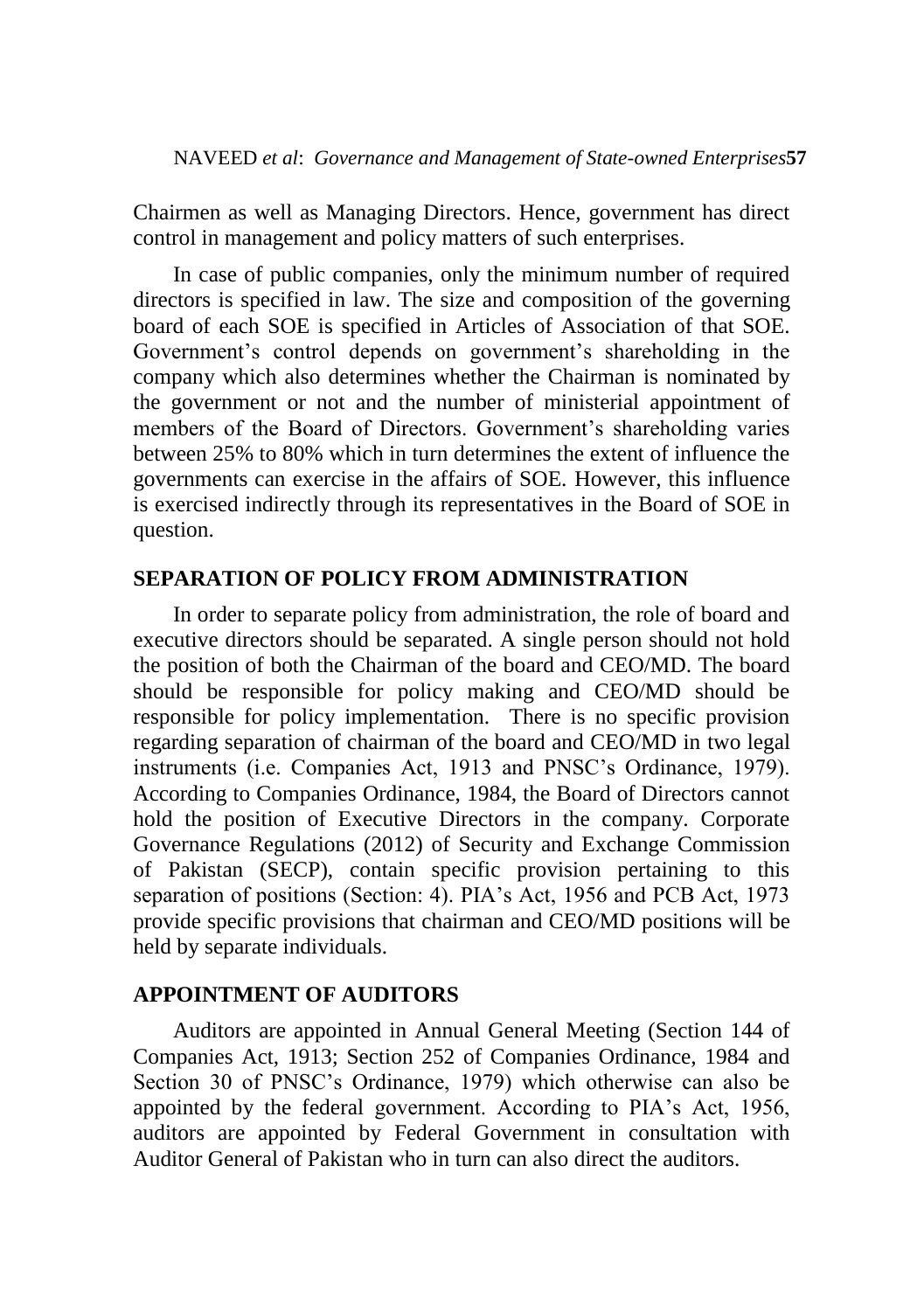#### **STATE CONTROL AND SOE AUTONOMY IN PAKISTAN**

State control mechanisms are examined through the provisions related to government representatives in the board of SOE, auditing mechanisms and reporting systems in legal instruments. SOE's autonomy is examined with respect to managerial autonomy and policy autonomy of SOE being provided in law. Table 5 contains specific provisions under different legal instruments in this regard.

|                                 | HR autonomy                               | Policy<br>autonomy                    | Financial<br>autonomy                |
|---------------------------------|-------------------------------------------|---------------------------------------|--------------------------------------|
| Companies Act,<br>1913          | <b>Yes</b><br>(Schedule:1,sec.71)<br>,72) | Yes<br>(Schedule:1,<br>sec.71,72)     | Yes<br>(Schedule:<br>1, sec. 71, 72) |
| Companies<br>Ordinance,<br>1984 | <b>Yes</b><br>(Sec.196)                   | Yes<br>(Sec. 196)                     | Yes<br>(Sec. 196)                    |
| Act, 1956                       | <b>Yes</b><br>(Sec.10)                    | Partial<br>(Sec. 29, 30)              | Partial<br>(Sec.15)                  |
| <b>PBC</b> Act 1973             | Yes.<br>(Sec.1)                           | Yes<br>$(Sec 3-a)$                    | <b>Yes</b><br>$(Sec 3-a)$            |
| PNSC's<br>Ordinance,<br>1979    | Partial<br>(Sec 6 $& 21 & 13$<br>b)       | Partial<br>(Sec $6 &$ sec<br>$13 - B$ | Partial<br>(Sec $6 &$ sec 13-<br>B)  |

#### TABLE 5

Provisions for Autonomy of SOEs Under Various Legal Instruments

#### **HRM AUTONOMY**

All the legal instruments have provisions regarding Board's power for strategic and operational HR decisions except PNSC's Ordinance, 1979. According to PNSC's Ordinance, although Board is empowered to take human resource (HR) decisions but federal government can intervene and direct such decision which the corporation is bound to follow. With this exception, in all other corporations and public companies, the Board of Directors, without prior consent of ministers and departments, can formulate and change general policies of personnel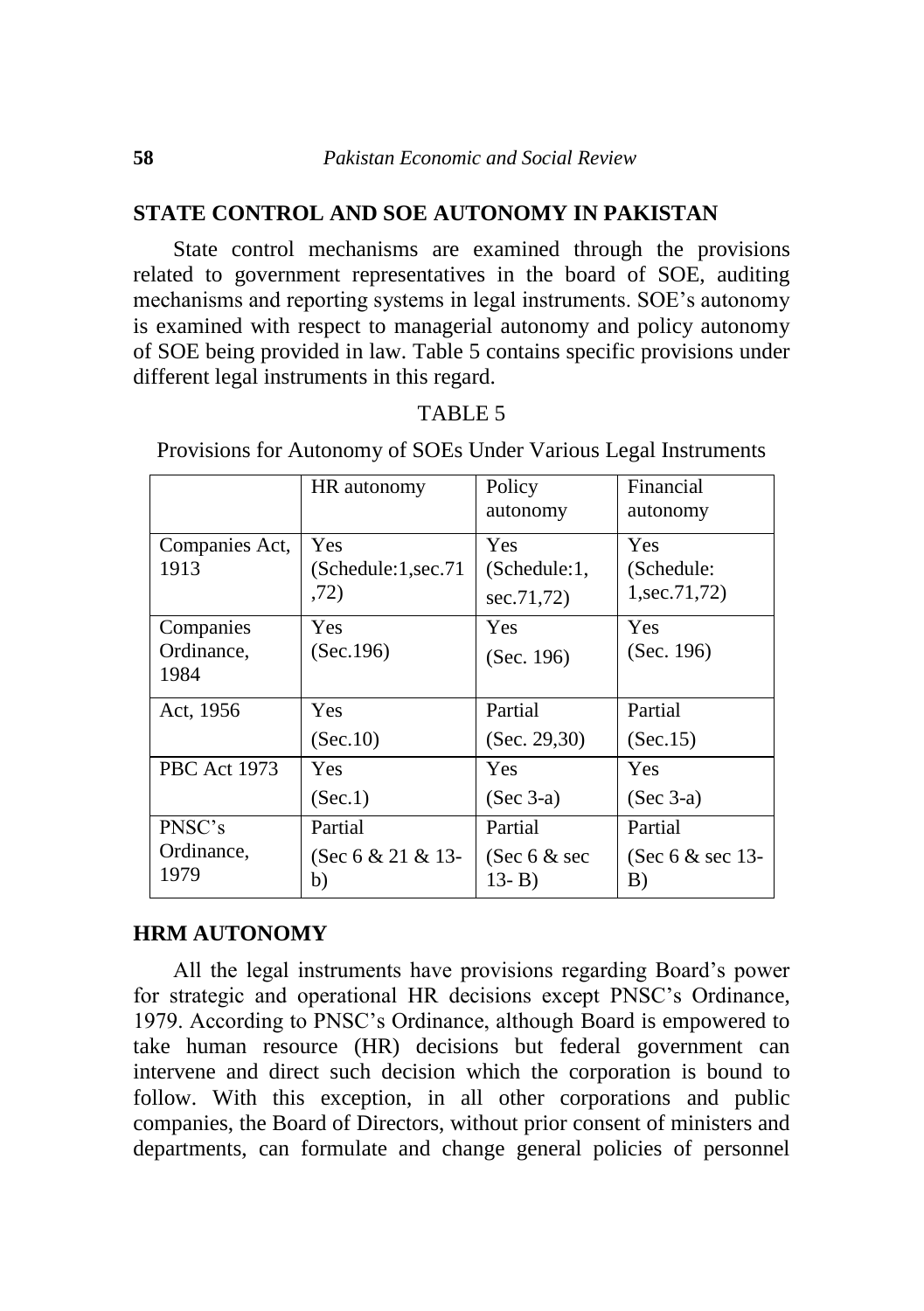including the level of salaries, conditions for promotion, performance evaluation system, recruitment policies and procedures etc. Regarding operational HR management, the board has great autonomy regarding individual decisions. The Boards are empowered to decide remuneration packages for their members and to recruit personnel to the executive grades. However, key positions are appointed or nominated by the federal government including Chairman of the Board, Chief Executive Officer/Managing Directors depending on government's shareholding in the particular enterprise.

# **FINANCIAL AUTONOMY**

In case of companies incorporated under company law financial activities are managed by the Board of Directors and the government can interfere to the extent that it has representation in the board. Accordingly, the budgets are approved by the respective Boards of Management. Public companies generally determine the rates, fees and product prices and do not need to seek approval by the government. In some cases of national importance, however, the government fixes the relevant tariffs. Furthermore, SOEs can also arrange foreign loans only through the government. In case of statutory corporations, financial autonomy is partial. The Board has been provided with financial powers, but the government can also impose certain conditions.

# **POLICY AUTONOMY**

Autonomy to take strategic and policy decisions is also provided to the board of directors in case of companies incorporated under Company Law. The extent of ministry/department interference in decision making process depends on the number of shares the government holds in a particular enterprise. However, in case of statutory corporations (PIA and PNSC) government can exercise direct control.

#### **AUDITING MECHANISMS**

In case of statutory corporations, accounts are audited by at least two auditors holding certificate under section 144 of Companies Act, 1913. Auditors are appointed by Federal Government in consultation with Controller Auditor General of Pakistan. Auditor General can give directions to the auditor whereas the statement of audited accounts is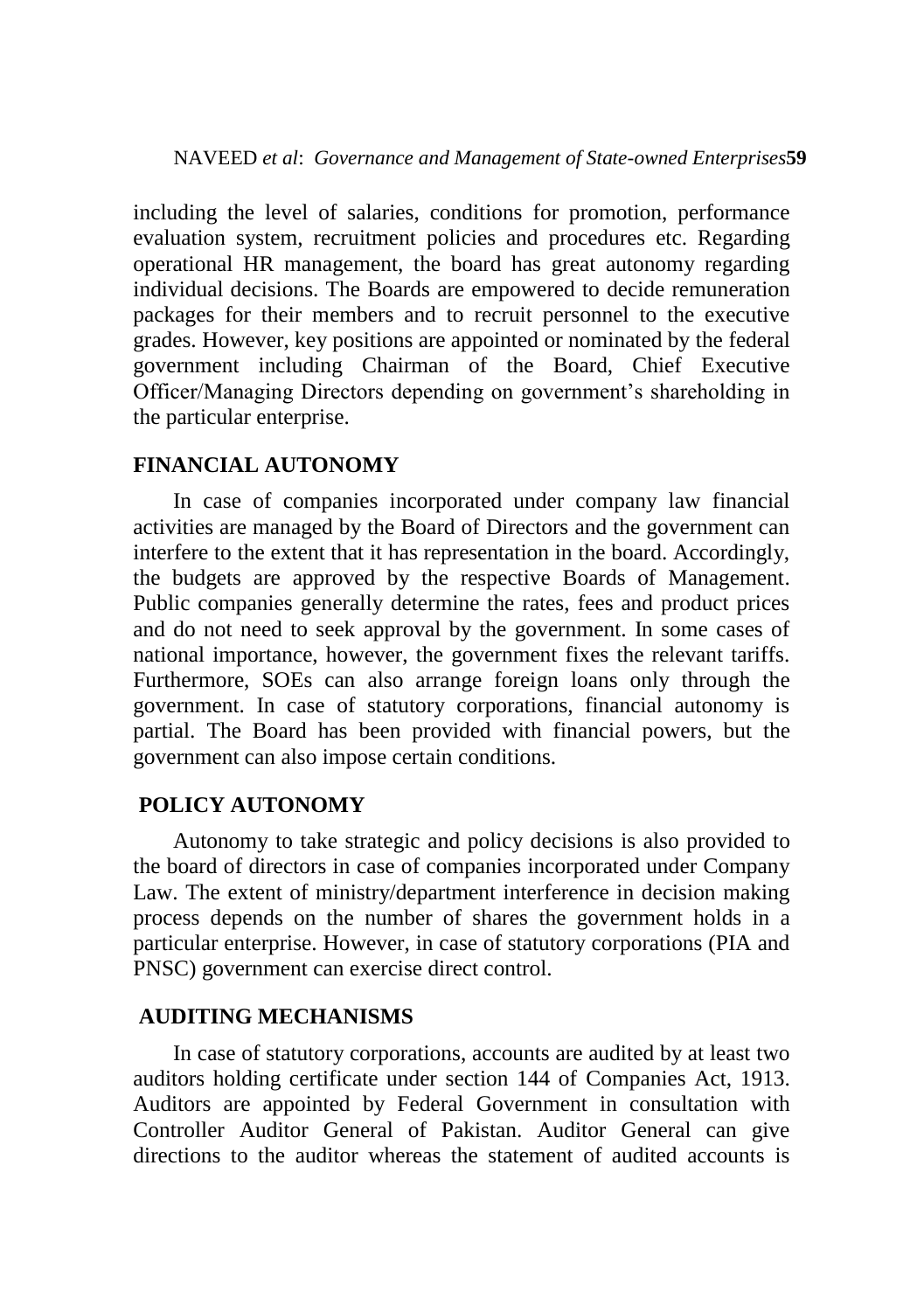submitted to Federal Government who presents it before the National Assembly. In case of public companies, incorporated under private company law, accounts are audited by the private auditors.

### **REPORTING SYSTEMS**

SOEs must provide quarterly, half yearly and annual reports to respective ministries who are responsible for monitoring performance of SOEs. Periodical reports on the operations and working of public enterprises generally cover the areas of financial returns, physical production, industrial relations, pricing decisions or other market developments, and completion of projects. These reports are discussed between the top management of the enterprise and government representatives in the governing board of enterprise.

The representatives of the concerned ministry on the governing board submit operating reports as required to that ministry, and to the Minister. Such reports may also be sent to the Ministry of Finance and Economic Affairs or Planning Commission if so required. These ministries also obtain reports regarding the generation of internal funds and attainment of planned targets. The annual report of the relevant ministry contains information about the functioning of SOEs under the administrative control of the respective ministry.

# **V. DISCUSSION**

This research study attempts to articulate and describe major classifications of SOEs, the governance mechanisms in SOEs as provided in laws, and the autonomy and control patterns of SOEs. The following key themes emerged from the above findings of the study:

SOEs can be classified according to task or legal-structural forms. As per *tasks*, there are three broad categories of SOEs which include *service delivery SOEs, business and production SOEs and financial institutions*. On *legal* basis, SOEs can be classified in *three* forms which include *attached departments, statutory corporations* and *public companies*. The most common form of SOE is public company that are created under private law (84 out of 99 SOEs belong to this category). There are nine (9) statutory corporations (created under public laws) and only one (1) attached department.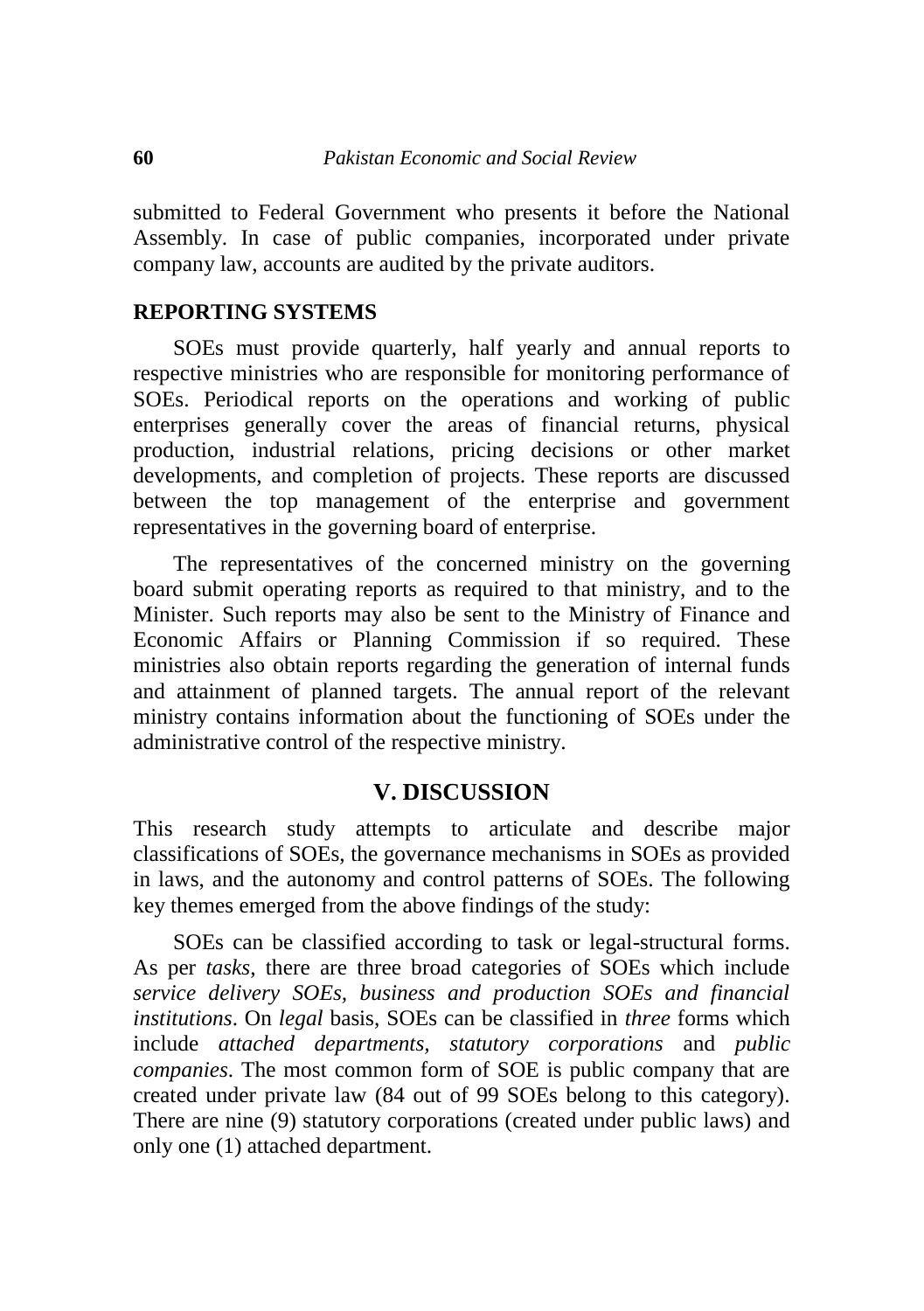Key elements of corporate governance model identified by Cario (2008) are present in all legal instruments with a few exceptions. *Firstly,* all SOEs have separate legal status through creation under public law, private law or special instruments. Majority of SOEs (almost 84%) are created under private law (i.e. Companies' Ordinance, 1984) having the status of public sector companies. Others, created under an Act of Parliament or Ordinance, have separate legal status except one attached department (i.e. Pakistan Post Office Department). It indicates that majority of SOEs are working as autonomous agencies through their legal independent status. *Secondly,* collective leadership through a board is present in all instruments. The presence of board is again an indicator of SOE's distance from ministry. Through creation of board, it is expected that SOEs are operating at an arm's length from ministry. Board members can serve as trustees of government to ensure performance and efficiency of SOE. *Thirdly,* separation of policy from administration is also found in majority of the legal instruments examined. There is separate provision that CEO cannot hold the position of Chairman of the Board in all instruments except one (i.e. PNSC's Ordinance, 1979). This provision is an important element of corporate governance model. In order to separate policy from administration, the role of board and role of executive directors should be separate which is not possible if CEO also acts as Chairman of the Board. Companies Ordinance of 1984, PIA Act, 1956 and PCB Act, 1973 provide specific provision that Chairman and CEO/MD will be separate persons. In case of PNSC's Ordinance, 1979 no such specific provision was found. Majority of the examined instruments support the presence of this element of corporate governance model. *Fourthly*, appointment of Chairman and CEO by the Board is also present but only in case of private law. In all three public laws, Federal Government is authorized to appoint Chairman of the Board and also the CEO/MD. Chairman of the Board and CEO/MD are very influential positions for policy making and execution respectively. Therefore, it is important to note whether these appointments are made by collective leadership of the Board members or directly by Federal Government. Companies' Ordinance, 1984 provides this authority to the Board, whereas public laws authorize federal government for appointment of these positions. Hence, Companies Ordinance, 1984 provides more autonomy in policy making and implementation. On the other hand, government can exert more control in statutory corporations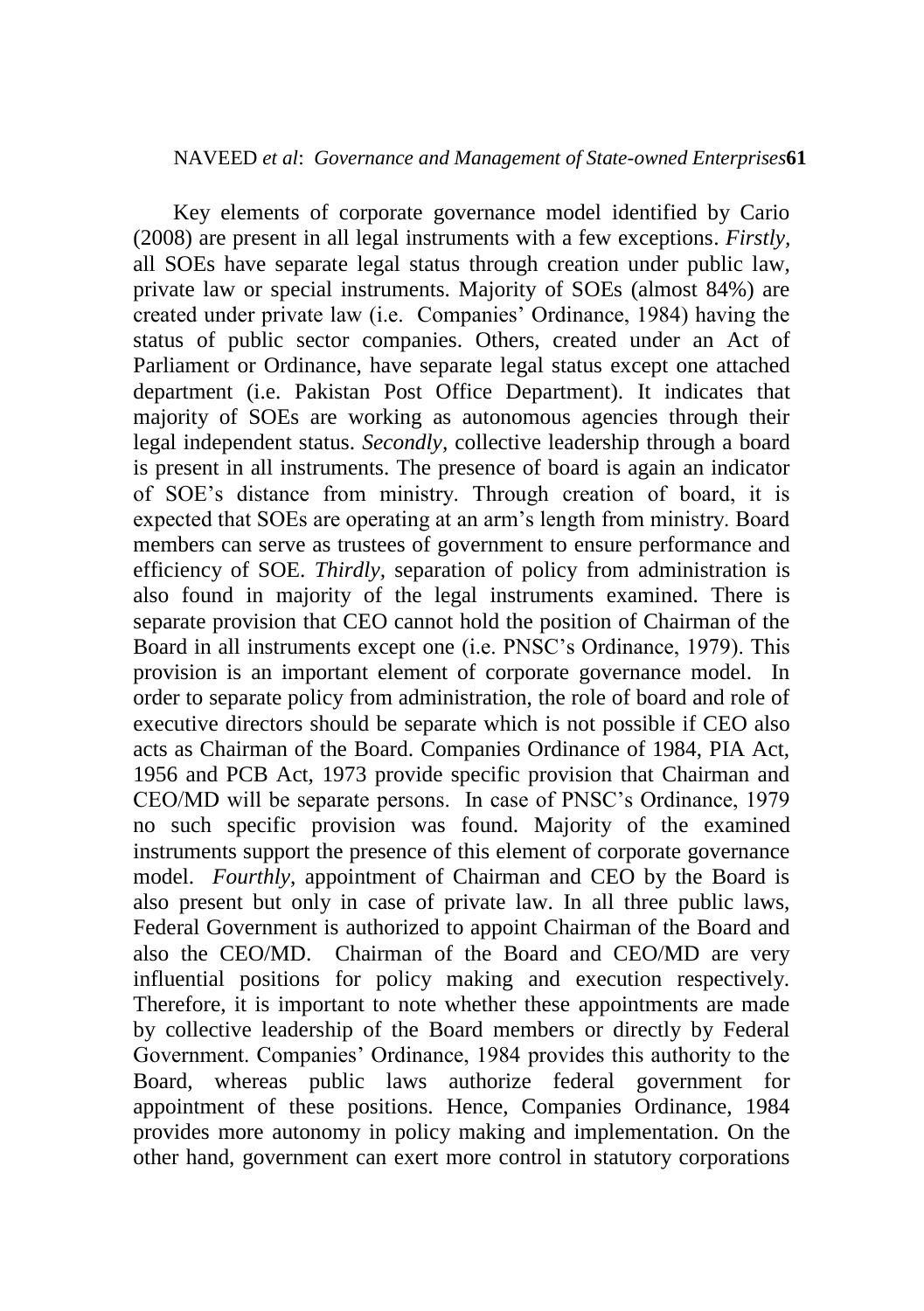(created under public laws) by appointing their representatives on these crucial positions. *Lastly,* provisions for formal accountability are present in all instruments in form of auditing mechanism. Accordingly, all SOEs are subject to independent audits. The above discussion indicates presence of corporate governance model in all legal instruments with a few exceptions. SOE's autonomy and state control varies across various legal-structural types of enterprises. Two major legal types are statutory corporations (created under public laws) and public companies (created under private laws). SOE autonomy is less in case of statutory corporations and more in public companies. State exercises its control in both strategic and operational matters either directly or indirectly through its representation in the Board. In all forms, SOEs are accountable to government through ministerial hierarchies and other regulatory/ controlling bodies and through various audits and reporting mechanisms.

Corporate governance model is present in all different types of laws irrespective of private laws and public laws. Adoption of corporate governance model can be explained in light of institutional theory which argues that most structures and routines are adopted to gain legitimacy in organizational environment. Therefore, certain governance mechanisms (such as corporate governance model) may be adopted for the expected industry or macro level business norms and best practices (Meyer and Rowan, 1977). Due to adoption of similar practices there are more and more similar mechanisms, processes or structures. Corporate governance model is being propagated by reformers for better governance mechanisms, accountability and controls of SOE (OECD, 2015). International best practices for effective public services are being adopted in Pakistan under international trends for gaining legitimacy in environment.

This study has examined governance mechanisms and autonomy of SOEs on formal level as provided in legal instruments. At formal level, all legal instruments provide strategic and operational autonomy to SOE and separate status to operate independently with less government interference. Creation under separate legal instrument inherently provides SOE an autonomous status from government. Provisions for the elements of corporate governance mechanism further strengthen the position of SOE to operate independently. However, some state controls are inevitable as government is ultimately responsible for SOE's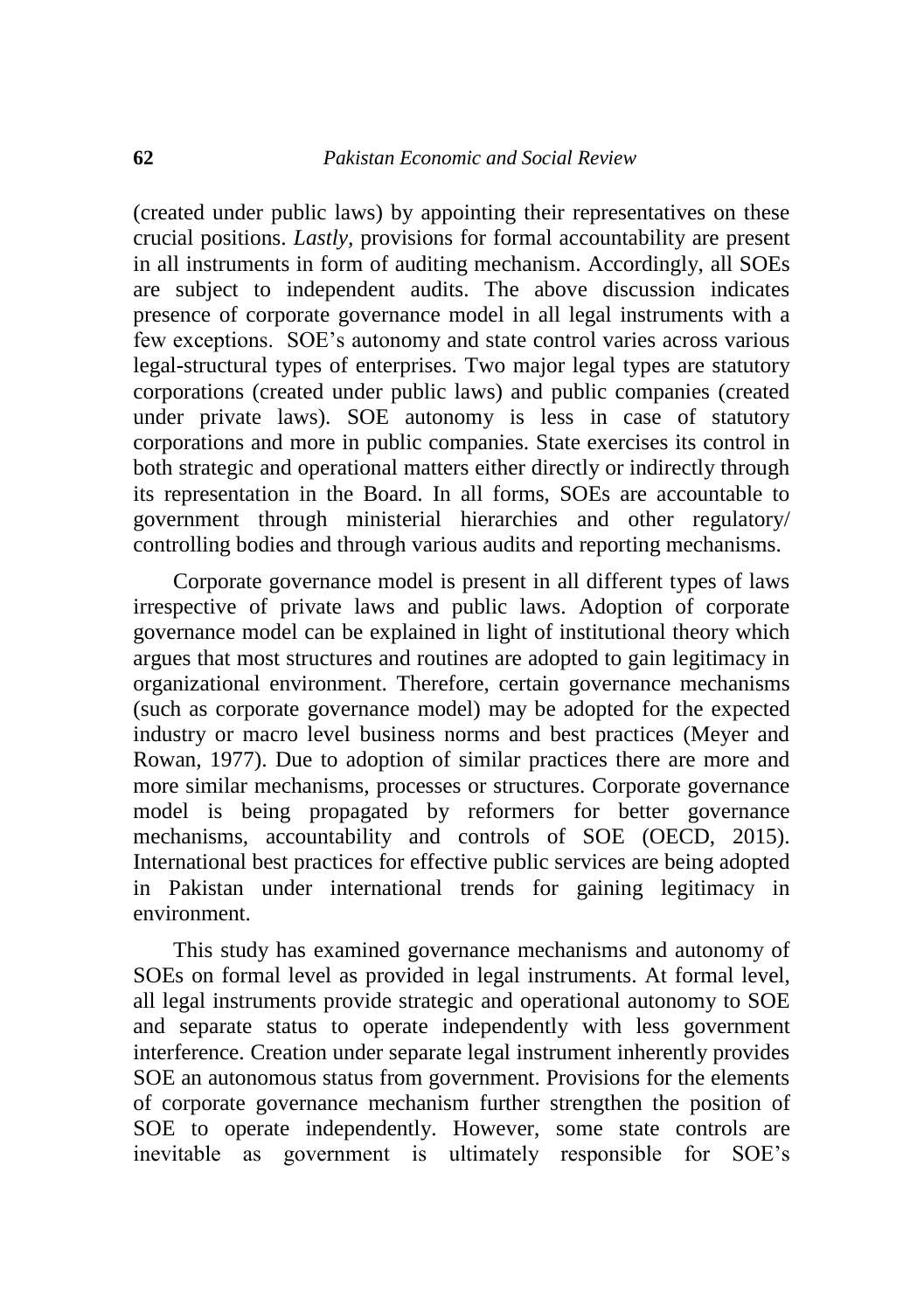performance. Moreover, in the context of Pakistan, the centralizing tendency in public sector also raises questions to the extent to which SOE's are operating autonomously as provided in legal instruments. Therefore, an extension of this study would be examination of governance mechanisms and autonomy of SOE both on formal (in legal instruments) and real (in practice) level and finding gaps between them.

# **VI. CONCLUSION**

The study examines corporate governance mechanisms of different types of SOEs created under various legal instruments in Pakistan. Two major legal types were statutory corporations (created under public laws) and public companies (created under private laws). Statutory corporations and public companies differ with respect to board compositions, separation of policy and administration activities, appointing authorities of Board of Directors and Chief Executive Officers. State control and enterprise autonomy also vary under different legal instruments in Pakistan whereas SOE autonomy is less in statutory corporations and more in public companies. The study also examines governance mechanisms, SOE autonomy and state control at formal level examining the provisions in legal instruments. An important extension of this study would be examination of governance, control and autonomy on both formal and real level and finding any implementation gaps between them.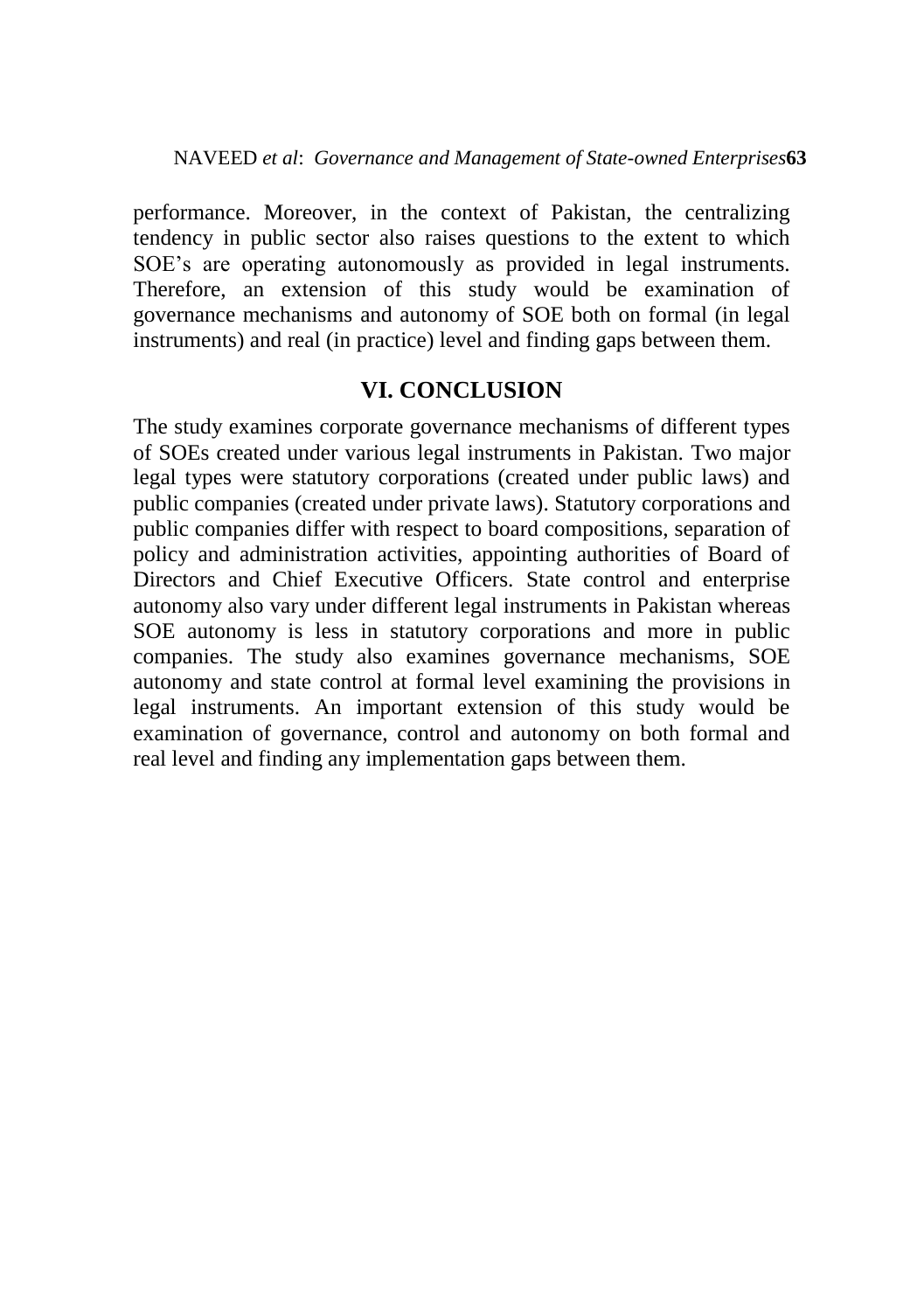#### **REFERENCES**

- Aharoni, Y. (1986). The Evolution and Management of State Owned Enterprises. Cambridge, MA: Ballinger.
- Basu, P. K. (2008). Reinventing Public Enterprises and Their Management as the Engine of Development and Growth Public Enterprises: Unresolved Challenges and New Opportunties. New York: United Nations.
- Bokhari, S. A.-u.-H. (1998). History and Evolution of Privatisation in Pakistan Seminar arranged by International Labour Organisation and Pakistan National Federation of Trade Unions.
- Bowornwathana, B. (2006). Transforming Bureaucracies for the Twenty-First Century: The New Democratic Governance Paradigm. In E. Otengo & N. Lind (Eds.), Comparative Public Administration: The Essential Readings (Research in Public Policy Analysis and Management, Volume 15). Netherlands: Elsevier JAI.
- Carino, L. V. (2008). Collective Governance: An Alternative Model of Third Sector Governance. In S. Hasan & J. Onyx (Eds.), Comparative Third Sector Governance in Asia: Structure, Process and Political Economy: Springer Sciene + Business Media LLC.
- Christensen, T., Lægreid, P., Roness, P. G., & Røvik, K. A. (2007). Organization Theory and the Public Sector: Instrument, Culture and Myth: Routledge.
- Daily, C. M., Dalton, D. R., & Cannella, A. A. (2003). Corporate Governance: Decades of Dialogue and Data. Academy of Management Review, 28(3), 371-382.
- Fama, E. F., & Jensen, M. C. (1983). Separation of Ownership and Control. The Journal of Law & Economics, 26(2), 301-325.
- Grindle, M. (2012). Good Governance: The Inflation of an Idea Planning ideas that matter (Vol. Working Paper No. 202, pp. 259-282). Center for International Development, Harvard University.
- Grindle, M. S. (2004). Good Enough Governance: Poverty Reduction and Reform in Developing Countries. Governance, 17(4), 525-548.
- Haque, M. S. (2007). Theory and Practice of Public Administration in Southeast Asia: Traditions, Directions, and Impacts. International Journal of Public Administration, 30(12-14), 1297-1326. doi:10.1080/01900690701229434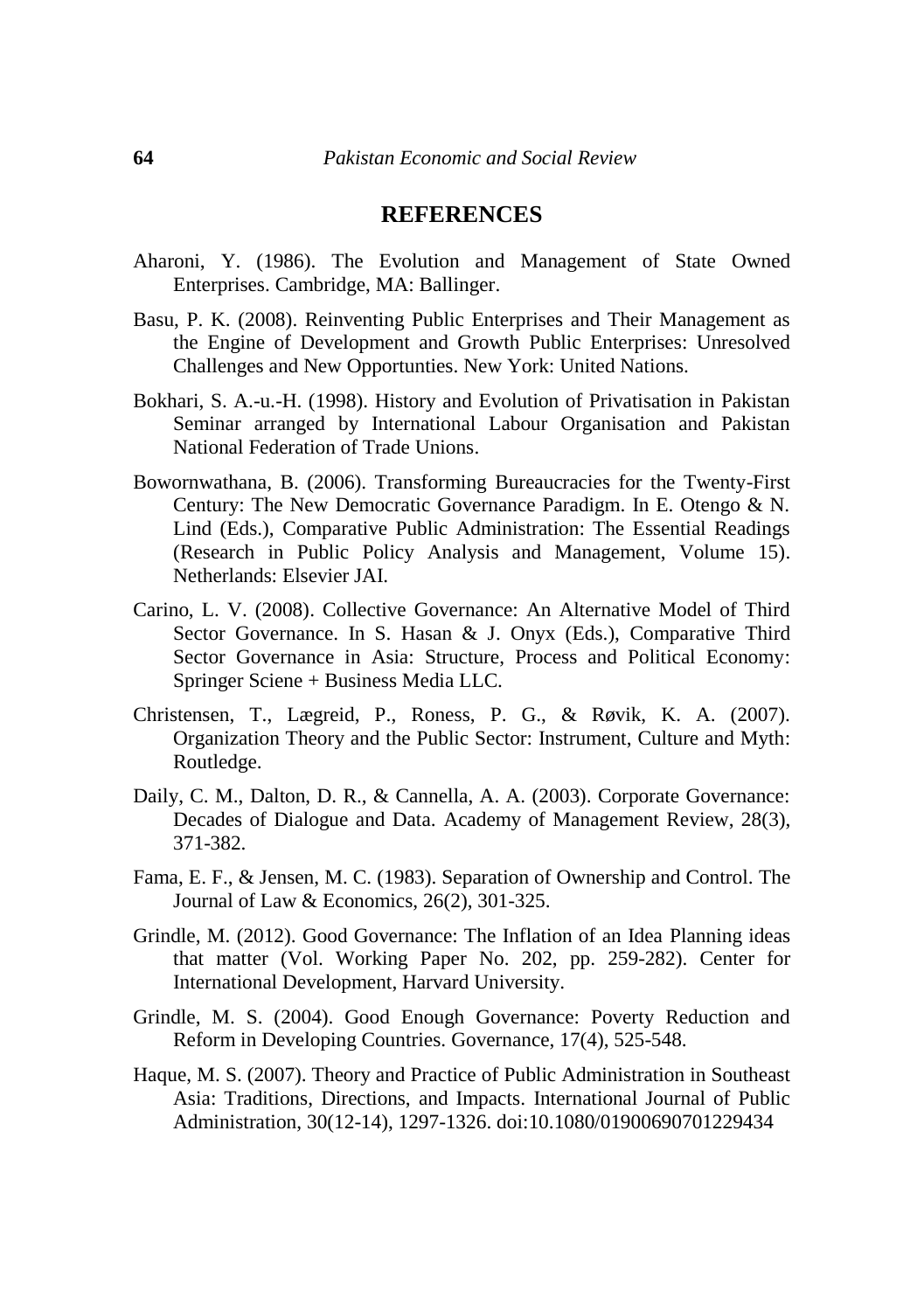- Hassan, P. (1998). Pakistan's Economy at the Crossroads: Past Policies and Present Imperative. Pakistan: Oxford University Press, Karachi.
- Hill, D. J., Mittal, C., & Kulasingham, L. (1989). Accountability and Control of Public Enterprises: A Research Project: ASOSAI.
- Jadoon, Z. (1994). A Coalignment Model for Analysis of Public Enterprises. South Asian Journal of Management, 1(1), 34-43.
- Jadoon, Z. I., & Jabeen, N. (2012). Administrative Reforms in Pakistan. In M. Sabharwal & E. Berman (Eds.), Public Administration in South Asia: India, Bangladesh and Pakistan: CRC Press.
- Jadoon, Z. I., Jabeen, N., & Rizwan, A. (2011). Pakistan. In K. Verhoest, S. v. Thiel, G. Bouckaert, & P. Laegreid (Eds.), Government Agencies: Practices and Lessons from 30 Countries: ECOST Press.
- Kauzya, J. M. (2008). The Question of the Public Enterprise and Africa's Development Challenge: A Governance and Leadership Perspective Public Enterprises: Unresolved Challenges and New Opportunities. New York: United Nations.
- Khan, M. A. (2008). Reinventing Public Enterprises Public Enterprises: Unresolved Challenges and New Opprtunities. New York: United Nations.
- Larbi, G. A. (1999). The New Public Management Approach and Crisis States UNRISD Discussion Paper No. 112. Geneva: United Nations Research Institute for Social Development.
- Meyer, J. W., & Rowan, B. (1977). Institutionalized Organizations: Formal Structure as Myth and Ceremony. American Journal of Sociology, 83(2), 340-363.
- Monks, R., & Minow, N. (1995). Corporate Governance on Equity Ownership and Corporate Value. Journal of financial Economics, 20, 293-315.
- OECD. (2015). OECD Guidelines on Corporate Governance of State-Owned Enterprises.
- Pfeffer, J., & Salancik, G. R. (2003). The External Control of Organizations: A Resource Dependence Perspective: Stanford University Press.
- Rizwan, A., & Jadoon, Z. I. (2010). Agencification in Pakistan: A Comparative Study of Regulatory and Service Delivery Agencies. Paper presented at the EGPA Conference, Toulouse.
- Rondinelli, D. A. (2007). Can Public Enterprises Contribute to Development? A Critical Assessment and Alternatives for Management Improvement Public